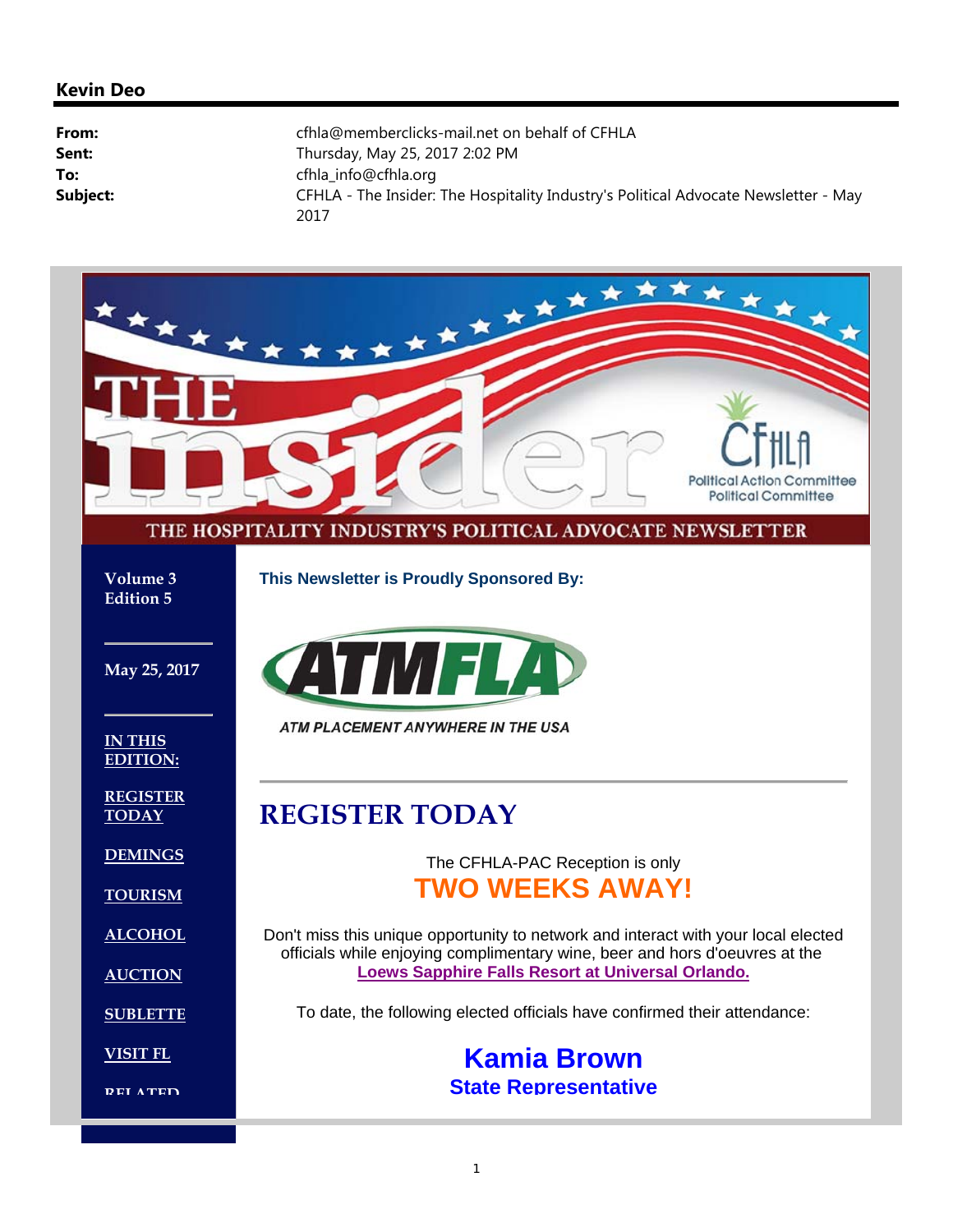#### **LINKS**

#### **LINKS OF INTEREST**

**Florida Governor Rick Scott**

**State of Florida Senate**

**State of Florida House of Representatives**

**Orange County**

**Osceola County**

**Seminole County**

**City of Orlando**

**City of Kissimmee**

**City of Sanford**

**Peggy Choudhry Osceola County Commissioner**

**Lee Constantine Seminole County Commissioner**

> **Bob Cortes State Representative**

**Jim Gray Orlando City Commissioner**

**Bryan Nelson Orange County Commissioner**

**Tony Ortiz Orlando City Commissioner**

> **Rene Plasencia State Representative**

**Jay Wheeler Osceola County School Board Member**

**Click the flyer below to register**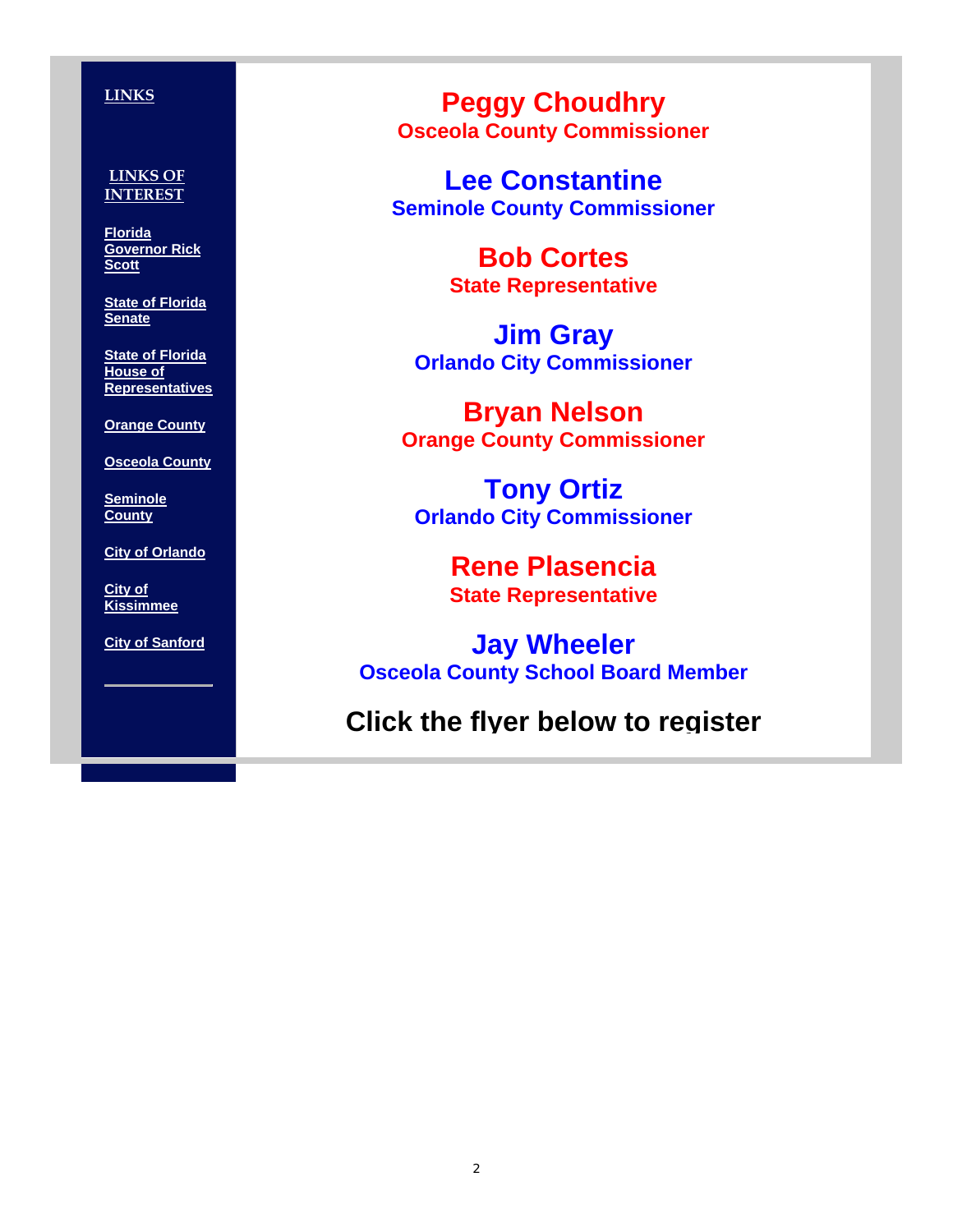

# **DEMINGS**

**Orange County Sheriff Jerry Demings** joined CFHLA's Governmental Affairs Committee on Wednesday, May 10th at **Universal Orlando Resort** to discuss a range of Orange County public safety initiatives which include protecting **Central Florida's 68 million annual visitors**.

Sheriff Demings, a longtime friend of the Hospitality Industry, has spearheaded a number of Orange County Sheriff's Office programs over the years to ensure that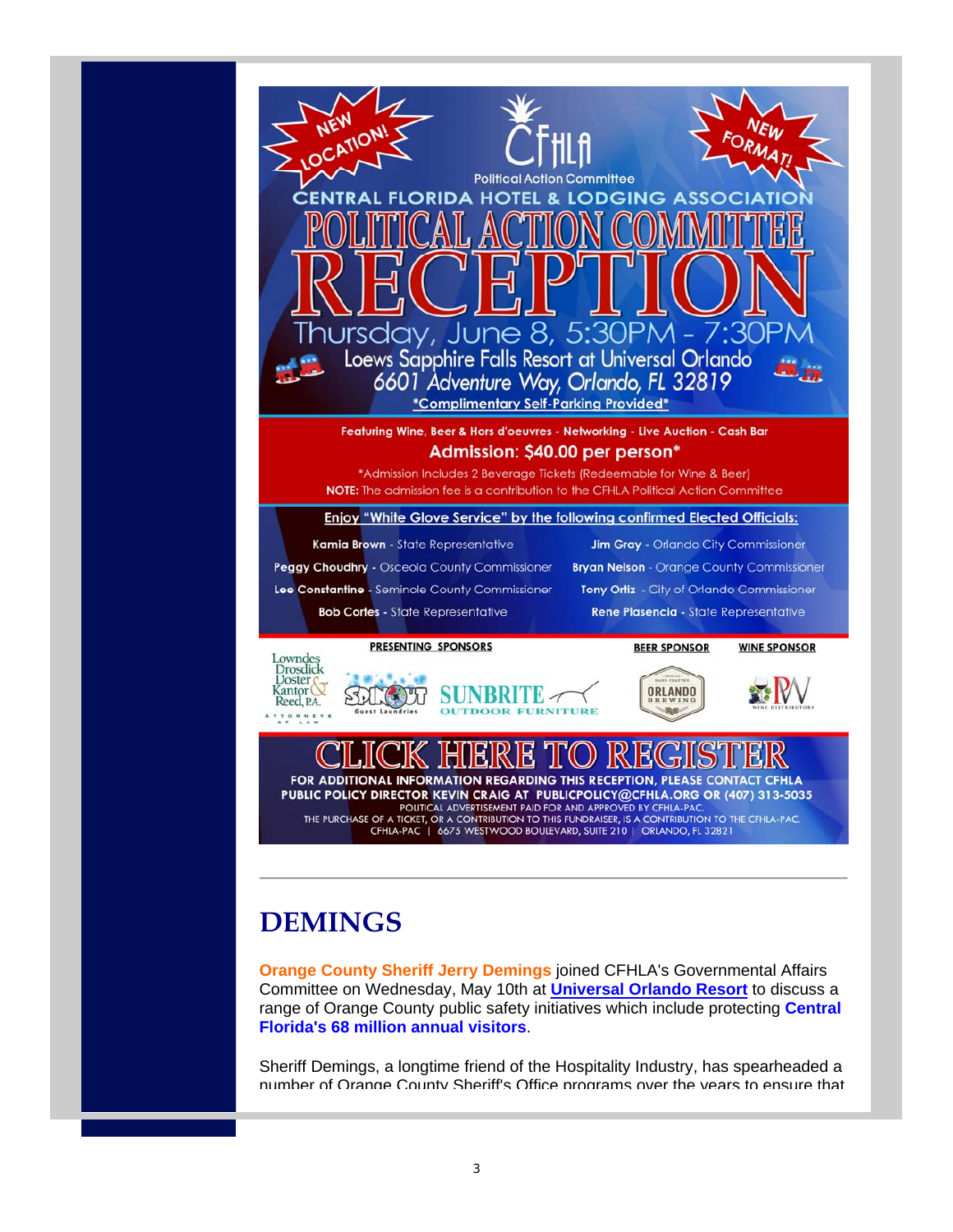visiting from around the world, including the **Tourist Oriented Policing Squad ("TOPS").**



(left to right) CFHLA Historian and CFHLA Governmental Affairs Committee Chairman Peter Kacheris of the Hilton Orlando Bonnet Creek and Waldorf Astoria Orlando with Orange County Sheriff Jerry Demings and CFHLA 1st Vice Chairman and CFHLA Governmental Affairs Committee Vice Chairman Fred Sawyers of the Walt Disney World Swan and Dolphin Resort

On June 14th, the Governmental Affairs Committee will meet with **State Representative Rene Plasencia**, who will provide a Legislative Session recap to the GA Members at the **Walt Disney World Swan and Dolphin Resort.**

### **TOURISM**

Earlier this month, CFHLA coordinated four official **"proclamations"** recognizing **National Travel and Tourism Week**, in **Orange**, **Osceola** and **Seminole** counties, in addition to the **City of Orlando**, declaring **Sunday, May 7, 2017** through **Saturday, May 13, 2017** National Travel and Tourism Week.

Each year, CFHLA proudly partners with **Experience Kissimmee**, **Orlando North Seminole County Tourism** and **Visit Orlando** to ensure that Central Florida's Hospitality Industry is recognized for the positive economic and community impact that tourism generates for the region.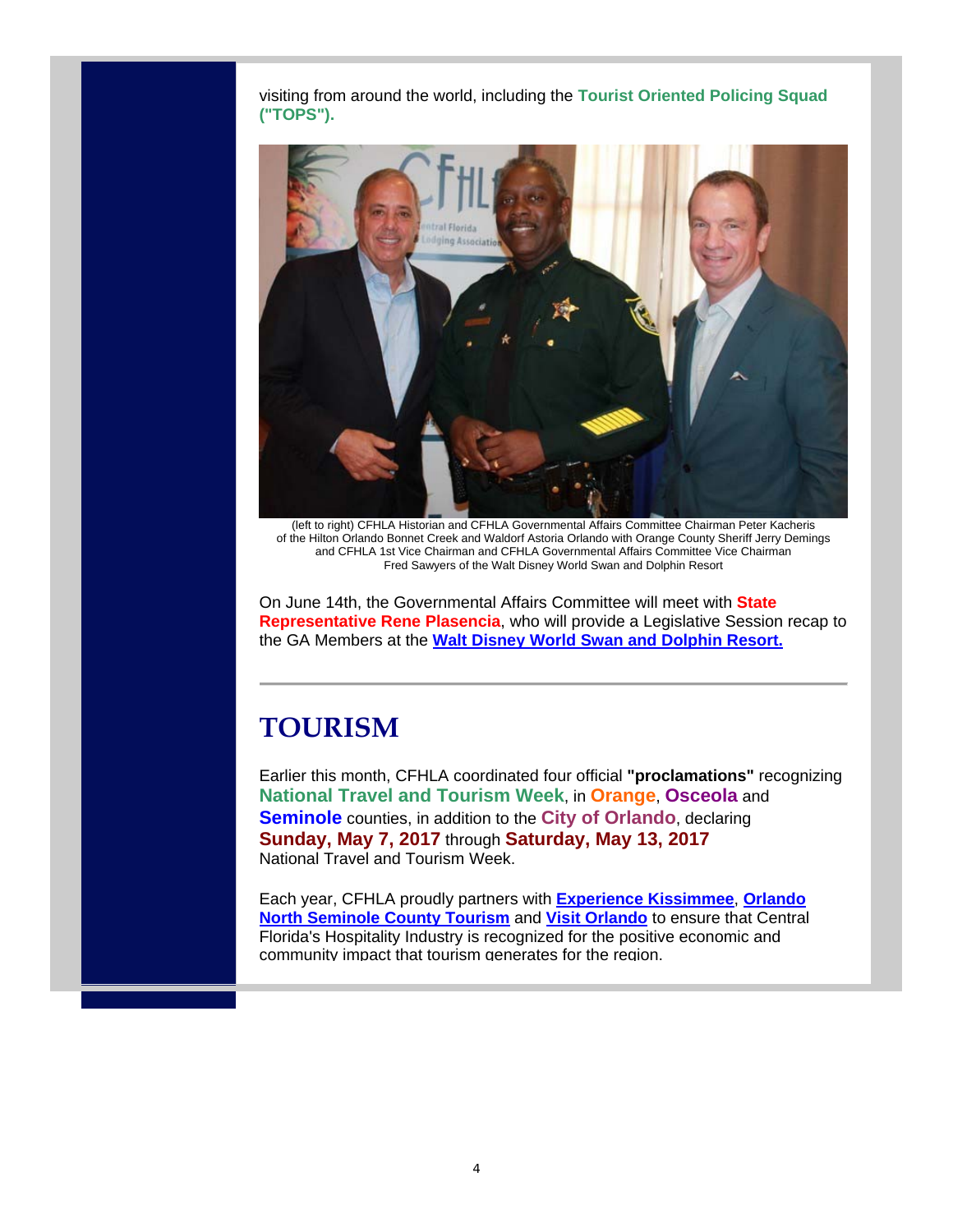

(left to right) CFHLA President/CEO Rich Maladecki, U.S. Travel Association President/CEO Roger Dow, City of Orlando Mayor Buddy Dyer, CFHLA Board Chairman David Bartek of Loews Hotels at Universal Orlando, Ed Gilbert, Head Thinker of Absolute Thinking, Inc., CFHLA Secretary Keith Wolling of the B Resort & Spa Lake Buena Vista and CFHLA 2nd Vice Chairman Brian Comes of the Hyatt Regency Orlando



CFHLA Public Policy Director Kevin Craig (left) with Osceola County Commissioner - District 1 Peggy Choudhry and Experience Kissimmee President/CEO DT Minich



Orange County Officials presented their National Travel and Tourism Week Proclamation to CFHLA President/CEO Rich Maladecki and Visit Orlando President/CEO George Aguel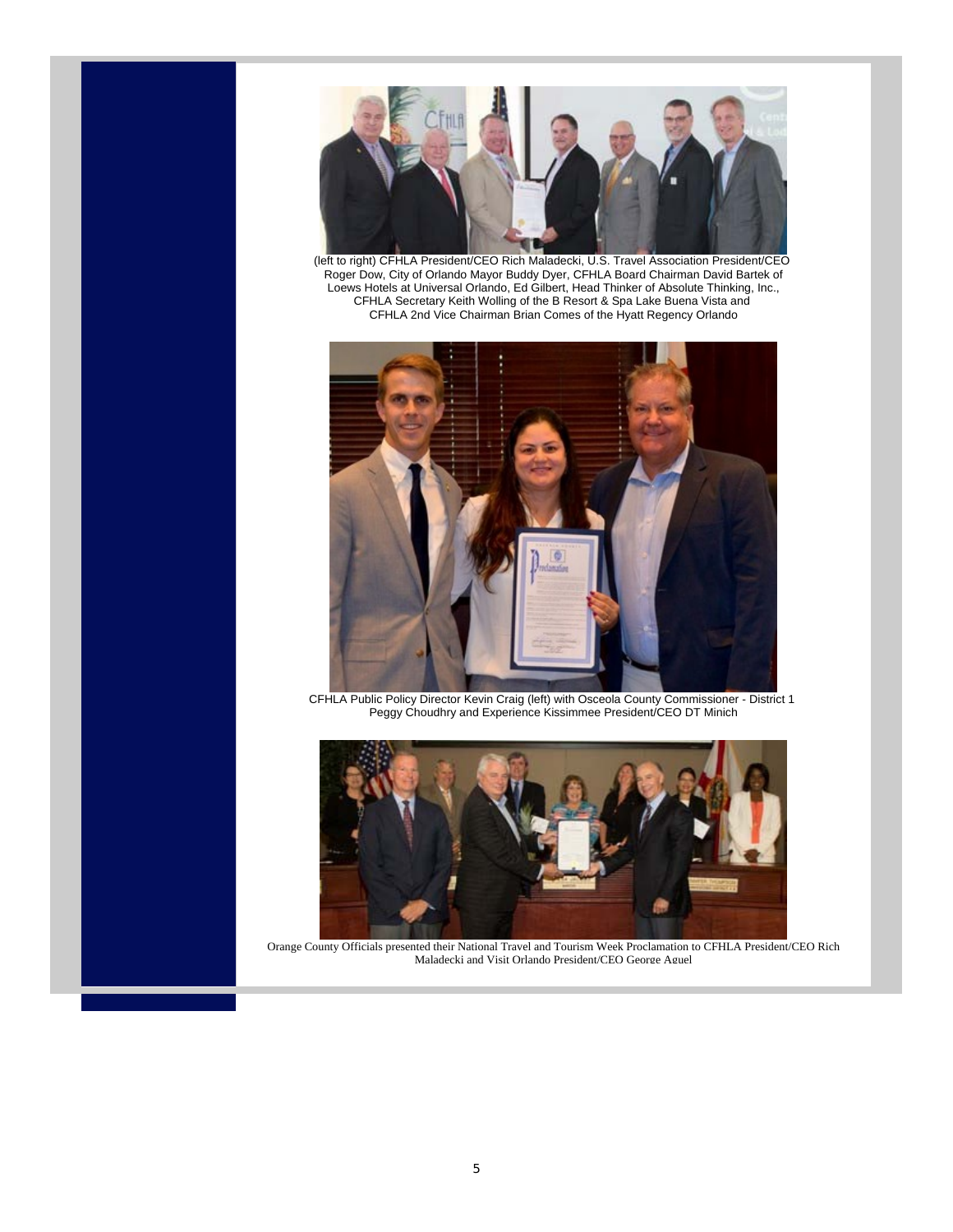

(left to right) Orlando North Seminole County Tourism Marketing and Meetings Manager Gui Cunha, Seminole County Commissioner - District 4 Carlton D. Henley, CFHLA Public Policy Director Kevin Craig, CFHLA Board Member Bruce Skwarlo of the Orlando Marriott Lake Mary and Orlando North Seminole County Tourism Director of Sports Tourism Danny Trosset celebrating the Seminole County Proclamation declaring May 7 - May 13 National Travel and Tourism Week

# **ALCOHOL**

On Tuesday, May 9th, the **Orange County Board of County Commissioners** unanimously approved a CFHLA-proposed change to the County's **alcohol ordinance** relating to hours of sale and service.

This effort, initiated by CFHLA with the support of former **Commissioner Scott Boyd** nearly 2 years ago, now allows alcohol sale and service at **Orange County hotels and dining establishments** to begin as early as **7AM**, four hours earlier than the previous "start" time of 11AM.

**The Commissioners and Mayor Jacobs** agreed that this change will **level the "playing field"** between Orange County hotels and restaurants with businesses in neighboring **Osceola** and **Seminole** Counties, as well as within the **City of Orlando**, where alcohol sales and service currently begin at 7AM.

This amendment provides added customer service to the region's **68 million visitors** as it relates to brunch opportunities and catering to sports enthusiasts who may desire an early morning beverage while watching European soccer matches that traditionally air prior to 11AM here in the United States.

CFHLA expresses sincere thanks to **Bertrand Daluzeau**, Director of Food and Beverage at the **Ritz-Carlton Orlando, Grande Lakes** and **Eduard Propst**, Food and Beverage Director at the **Hyatt Regency Grand Cypress** for their statements of support at the May 9th County Commission meeting.

Please **CLICK HERE** for an Orlando Sentinel article on this development.

# **AUCTION**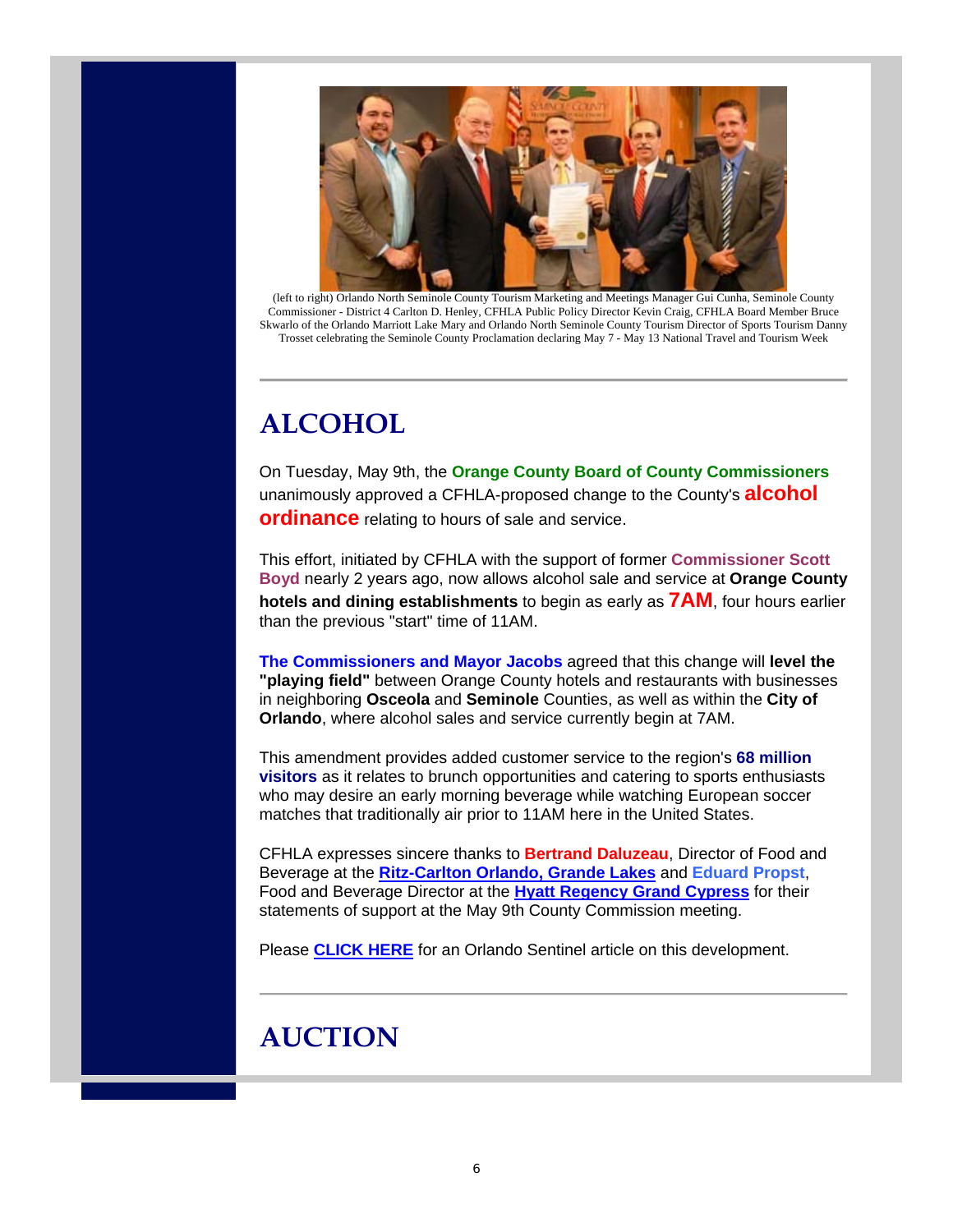# **SAVE THE DATE!**

The CFHLA Political Action Committee (CFHLA-PAC) will be conducting its annual **CFHLA-PAC Online Auction** from **Wednesday, May 31st at 2:00PM to Wednesday, June 7th at 2:00PM.**

This year's auction features a number of exciting deals including multiple-night stays at some of Central Florida's finest lodging establishments.

The funds raised by this online auction will allow the CFHLA-PAC to maintain it's mission of **financially supporting and electing "Hospitality-Friendly" candidates**. This is extremely important after recent efforts in Tallahassee to damage the state's Tourism Industry by drastically reducing VISIT FLORIDA's budget by over \$50 Million.

CFHLA Salutes the 2017 Online Auction Sponsor:



ORLANDO

### **SUBLETTE**

On Friday, May 5th, over 25 CFHLA Members met with **Orange County Public Schools Chairman, Bill Sublette**, at the CFHLA offices for the inaugural CFHLA "Coffee Club" meeting.

This new CFHLA program will feature quarterly meetings with influential community leaders to discuss **policy and Central Florida's political landscape.**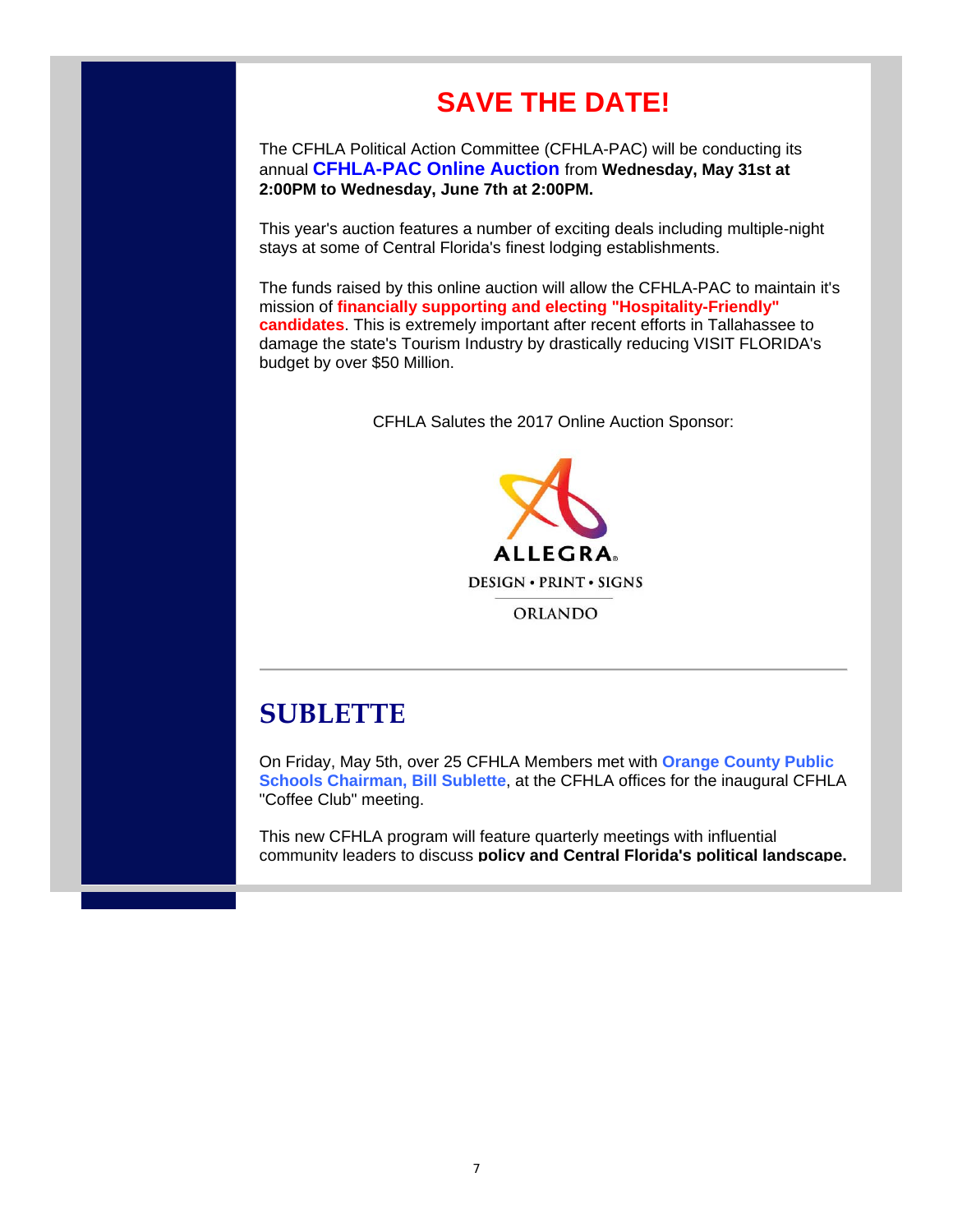

(left to right) CFHLA 1st Vice Chairman Fred Sawyers of the Walt Disney World Swan and Dolphin Resort, Orange County Public Schools Chairman Bill Sublette, CFHLA Secretary Keith Wolling of the B Resort & Spa Lake Buena Vista and CFHLA Treasurer Jesse Martinez of the Alfond Inn at Rollins.

Chairman Sublette and CFHLA Members in attendance had an engaging 90 minute discussion with topics including **public school funding, job training, homelessness, public safety** and other issues confronting Orange County residents.

Chairman Sublette also discussed CFHLA's recent award from Orange County Public Schools *recognizing CFHLA as an "Outstanding Partner in Education"* for the Association's Adopt-A-School and CFHLA Cares programs.

# **VISIT FL**

**Governor Rick Scott** will soon have to decide whether to sign or veto HB 5501, a bill that would bring significant challenges to VISIT FLORIDA.

The bill would issue VISIT FLORIDA a **67%** cut in funding (reducing state funding from \$76 million to \$25 million) and would implement numerous new regulations on the state's tourism marketing agency that would *severely limit the agency's ability to compete with other destinations to attract travelers to Florida.*

**House Speaker Richard Corcoran**, the architect of this bill, tied VISIT FLORIDA funding to onerous regulations being proposed so that if the Governor were to veto HB 5501, VISIT FLORIDA would receive no state funding whatsoever.

For more information regarding this topic, please **CLICK HERE**

### **LINKS**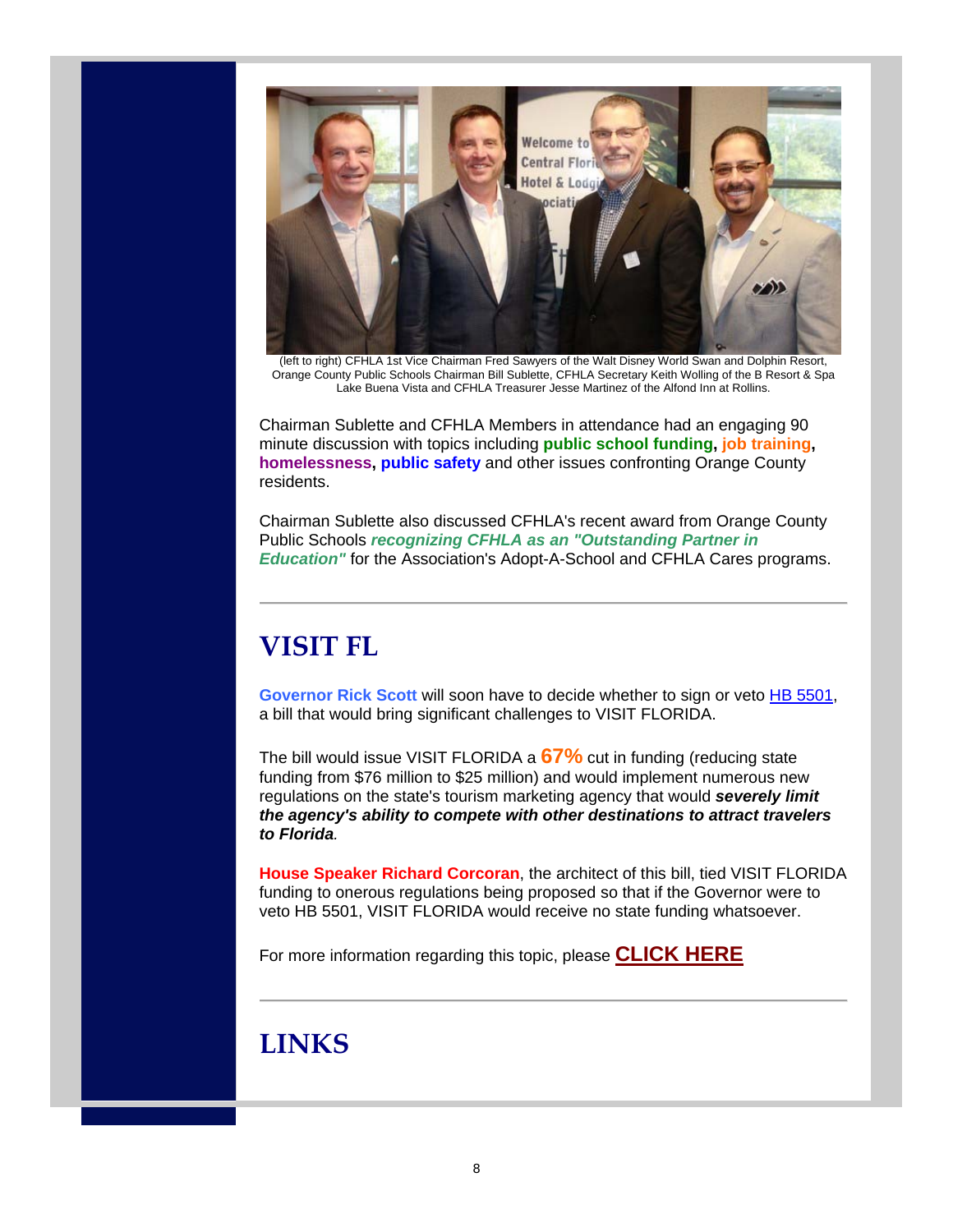**political interests of the Hospitality Industry:**

**Proposed Budget Kills Program Meant to Boost U.S. Tourism**

**TSA Fees Up, Teams that Patrol Airports Down in Budget Proposal**

**Haitians Get 6 Months of Protection from Deportation - but Told Prepare to Leave U.S.**

#### **THIS NEWSLETTER IS PROUDLY SPONSORED BY:**



CFHLA eNews is a subscription-based email publication from the Central Florida Hotel & Lodging Association to its members. If you would prefer not to receive the newsletter anymore, simply click the unsubscribe link. Copyright 2006 Central Florida Hotel & Lodging Association. All rights reserved.

This email was sent to cfhla\_info@cfhla.org by cfhla\_info@cfhla.org